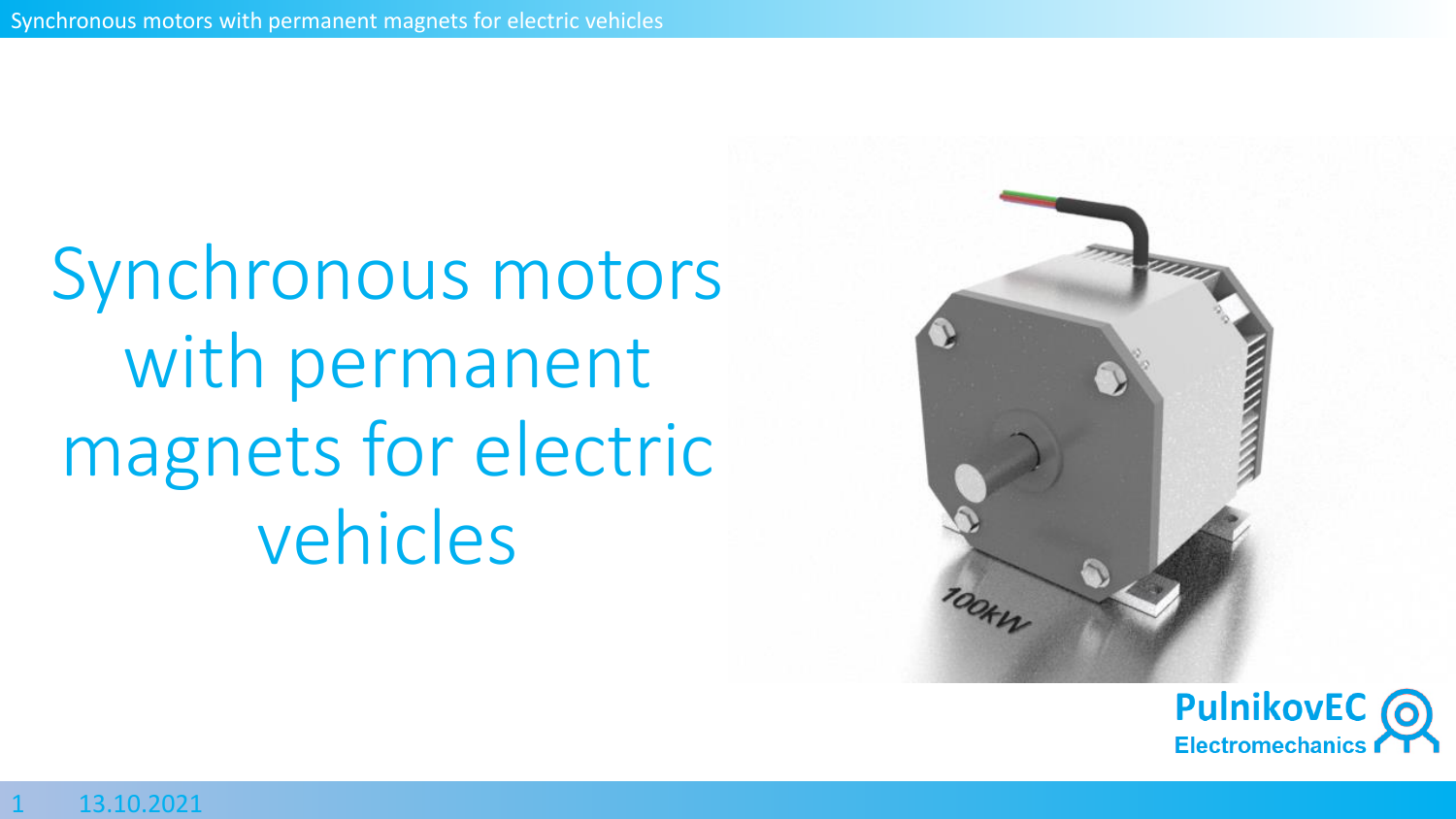# **Content**

- 1. Introduction of PulnikovEC
- 2. SMP 100kW
- 3. Series of synchronous motors with permanent magnets for electric vehicles
- 4. Advantages of the series

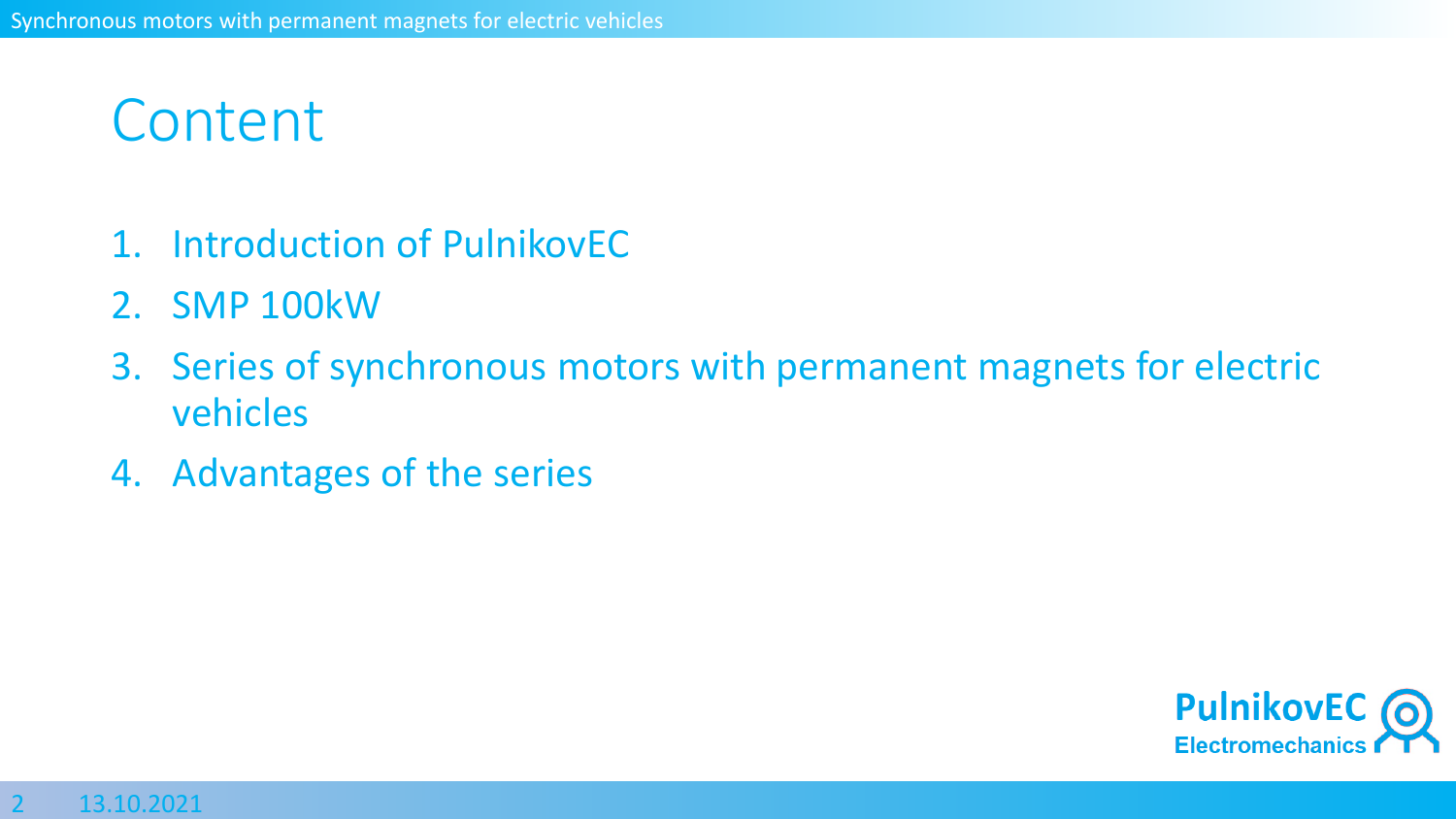## 1. Introduction of PulnikovEC

PulnikovEC is a team of experts in:

- Design and development of electrical machines
- CFD, FEA and mathematical modelling
- Composite materials and containment technologies
- Programming and automation
- CAD
- Development of technical documentation

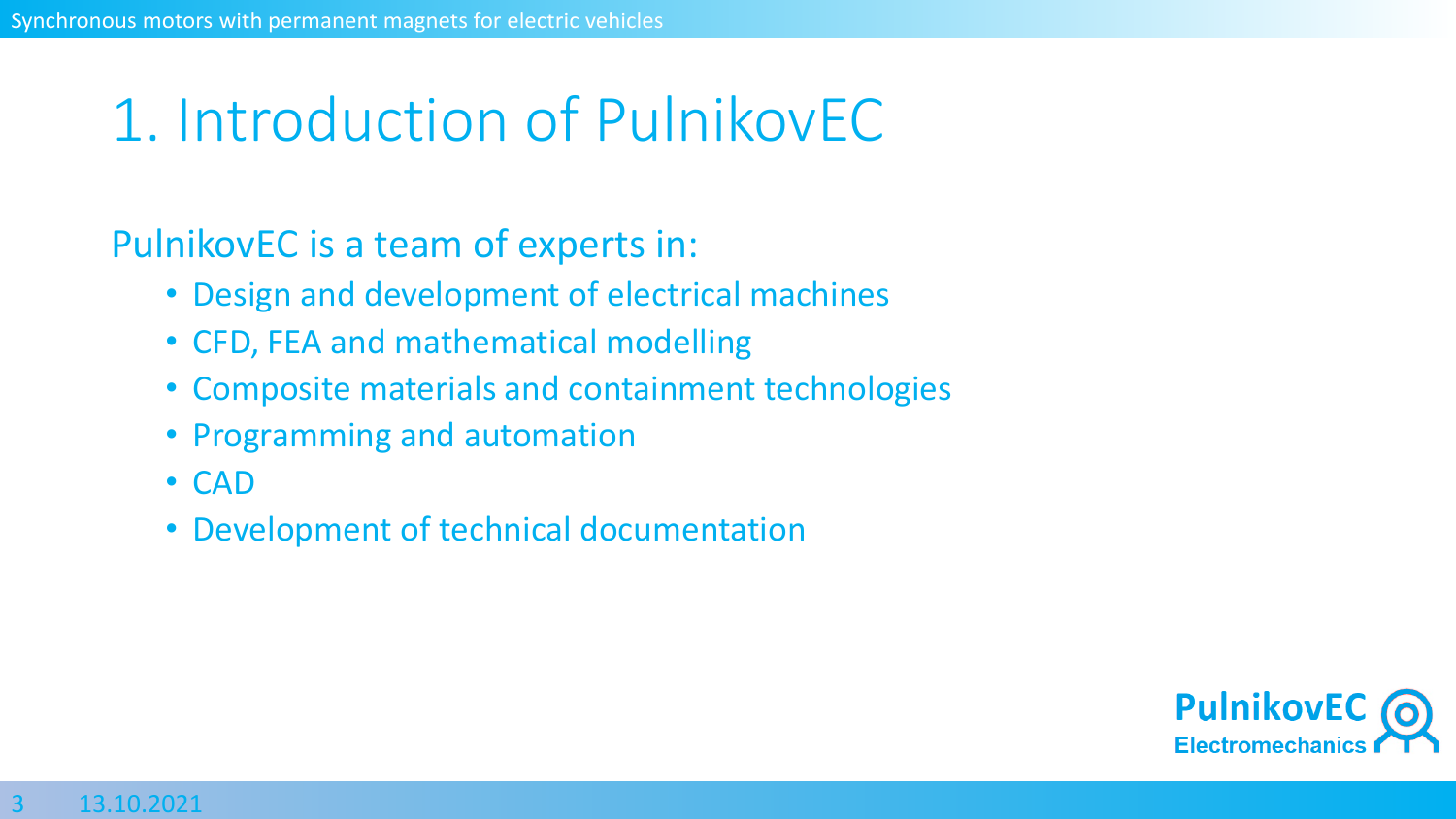

Front view

| <b>Component</b>       | <b>Material</b>       | Mass, kg |
|------------------------|-----------------------|----------|
| Bearing shield (drive) | Zamak                 | 13,13    |
| Bearing shield (rear)  | Zamak                 | 10,71    |
| <b>Housing</b>         | Aluminum              | 15,77    |
| Cover                  | <b>Steel</b>          | 3,52     |
| <b>Stator stack</b>    | M250-50               | 19,75    |
| <b>Stator winding</b>  | Copper                | 13,7     |
| Rotor magnets          | <b>Barium ferrite</b> | 4,93     |
| Rotor stack            | M250-50               | 4,53     |
| <b>Shaft</b>           | <b>Steel</b>          | 4,88     |
| Motor                  |                       | 101,3    |

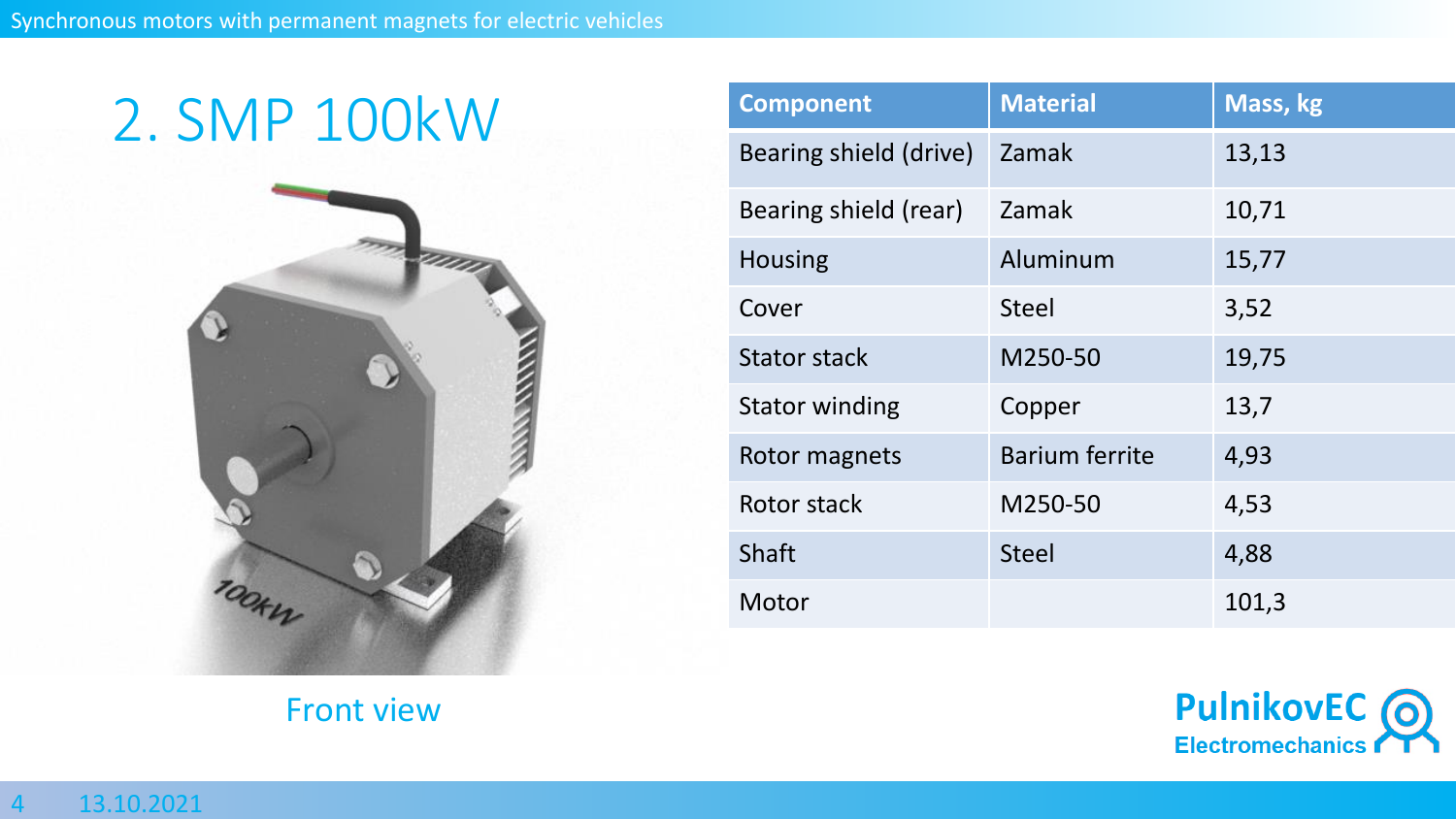

Back view

| <b>Parameter</b>                                              | <b>Variable</b> | <b>Value</b> |
|---------------------------------------------------------------|-----------------|--------------|
| Useful power, kW                                              | P2n             | 100          |
| Winding losses, W                                             | Pw1             | 2270,6       |
| Core losses, W                                                | <b>Pfe</b>      | 343,9        |
| Bearing losses, W                                             | Pbear           | 202,7        |
| Magnet losses, W                                              | Pm              | 3,9          |
| Air friction losses, W                                        | Pair            | 47,7         |
| <b>Additional losses (possible</b><br>variation in series), W |                 | 500          |
| Efficiency without fan                                        |                 | 0,966        |
| Fan, W                                                        | Pfan            | 360          |
| Efficiency with fan                                           |                 | 0,964        |

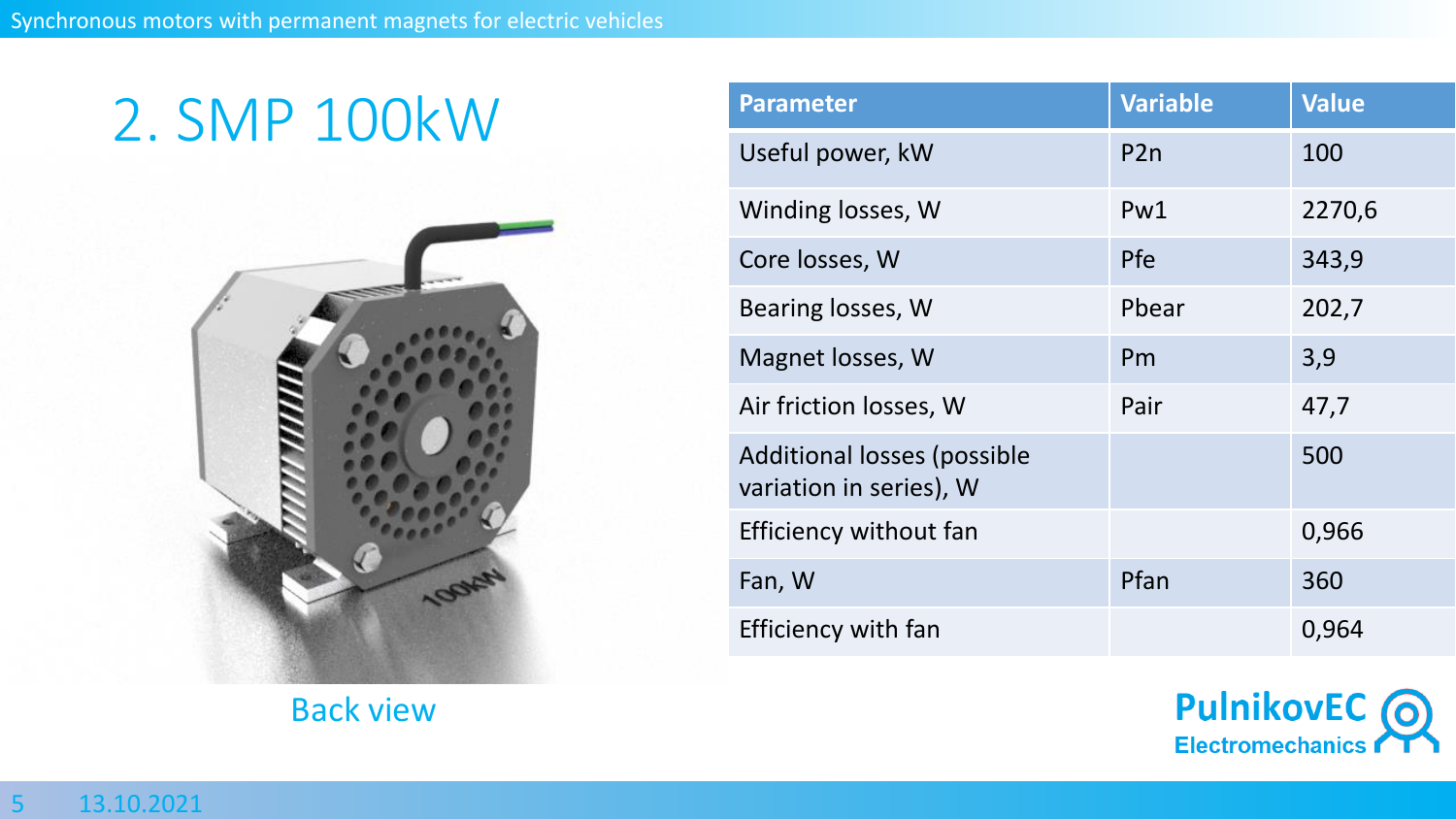| 2. SMP 100kW                                                                                     | <b>Component</b>                        | <b>Overheating,</b><br>$\degree$ C        |
|--------------------------------------------------------------------------------------------------|-----------------------------------------|-------------------------------------------|
| 1391.26                                                                                          | Winding                                 | 74                                        |
| 381.80<br>372.34<br>362.87                                                                       | Stator core                             | 38                                        |
| 353.41<br>343.95                                                                                 | Rotor magnet                            | 17                                        |
| 334.48<br>325.02<br>315.56                                                                       | Bearing shield (drive)                  | 26                                        |
| 306.09<br>296.63                                                                                 | Housing                                 | 29                                        |
| Temperature (Solid) [K]<br>Surface Plot 1: contours                                              | Bearing shield (rear)                   | 26                                        |
| 339.76<br>335.10                                                                                 | <b>Parameter</b>                        | <b>Value</b>                              |
| 330.44<br>325.78                                                                                 | Inlet air temperature, °C               | 20                                        |
| 321.12<br>316.46<br>311.80<br>307.14<br>302.48                                                   | Outlet air temperature,<br>$^{\circ}$ C | 38                                        |
| 297.82<br>293.16                                                                                 | Air flow, m <sup>3</sup> /sec           | 0,19                                      |
| Temperature (Fluid) [K]<br>Flow Trajectories 1<br>Flow Trajectories 2<br><b>Thermal analysis</b> |                                         | PulnikovEC (O)<br><b>Electromechanics</b> |

#### 6 13.10.2021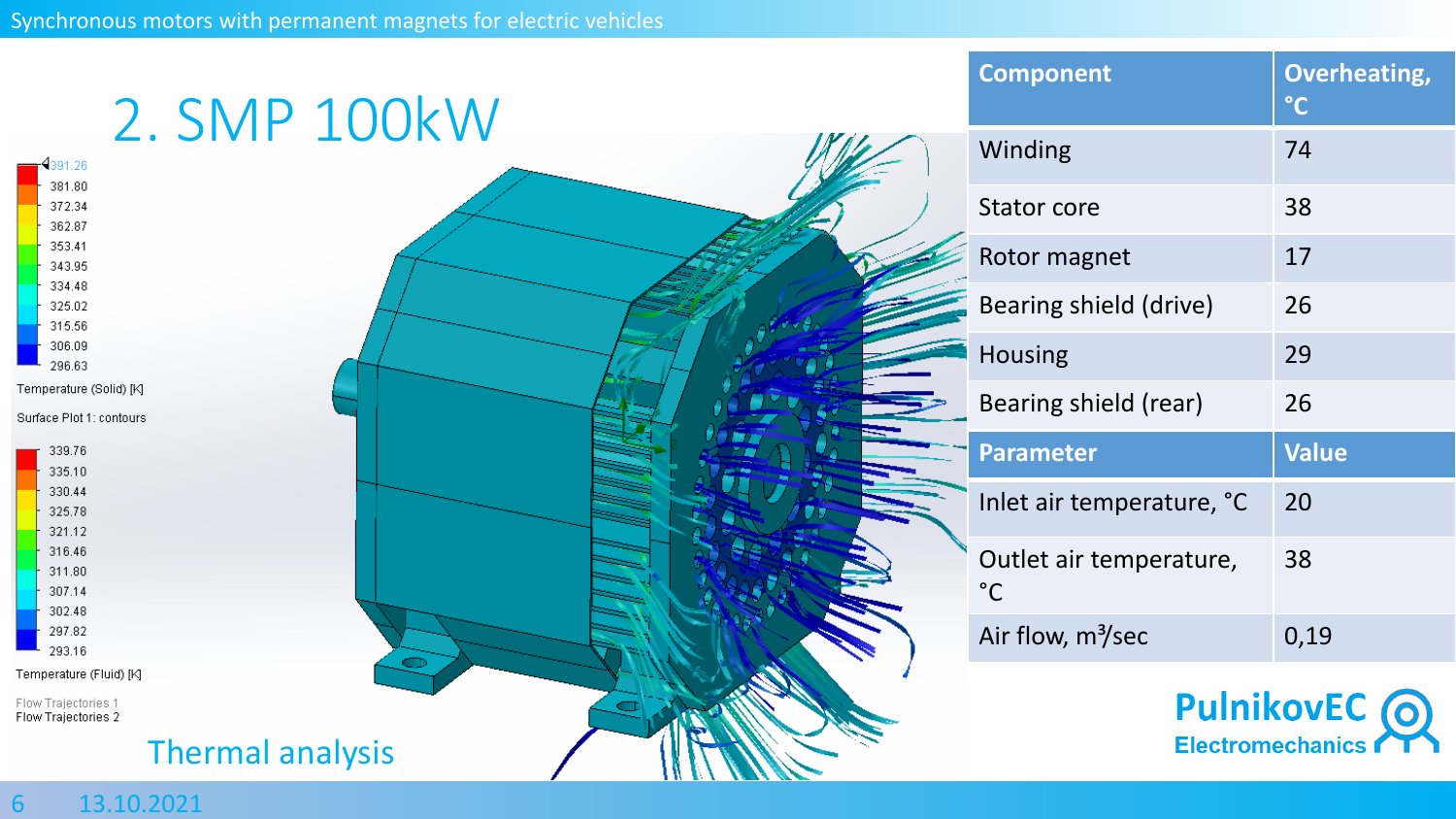344  $\left(\frac{1}{2}\right)$ 346  $174$ 



**Dimensions** 

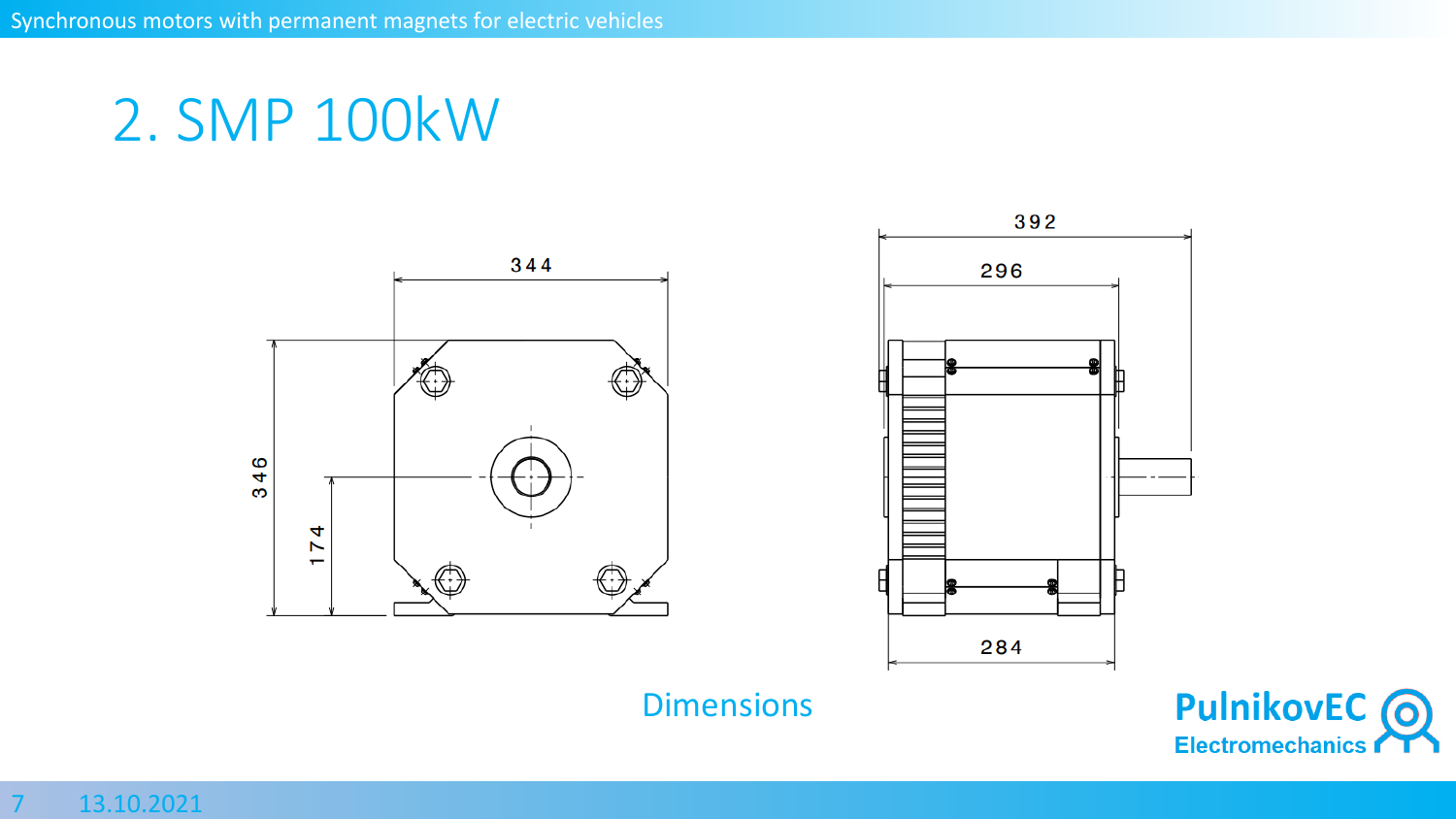

Performance characteristics

P1 and P2 in kW

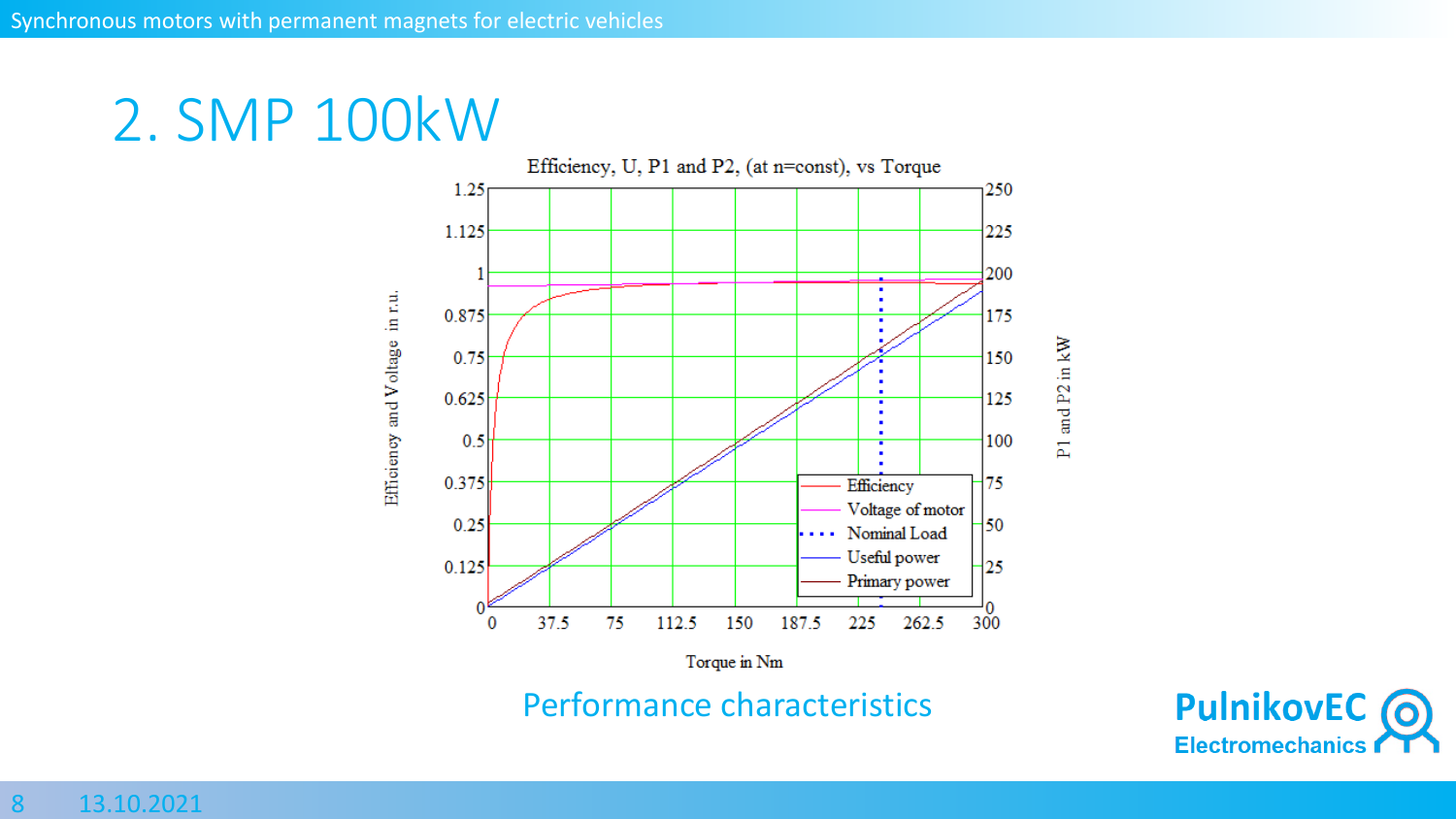

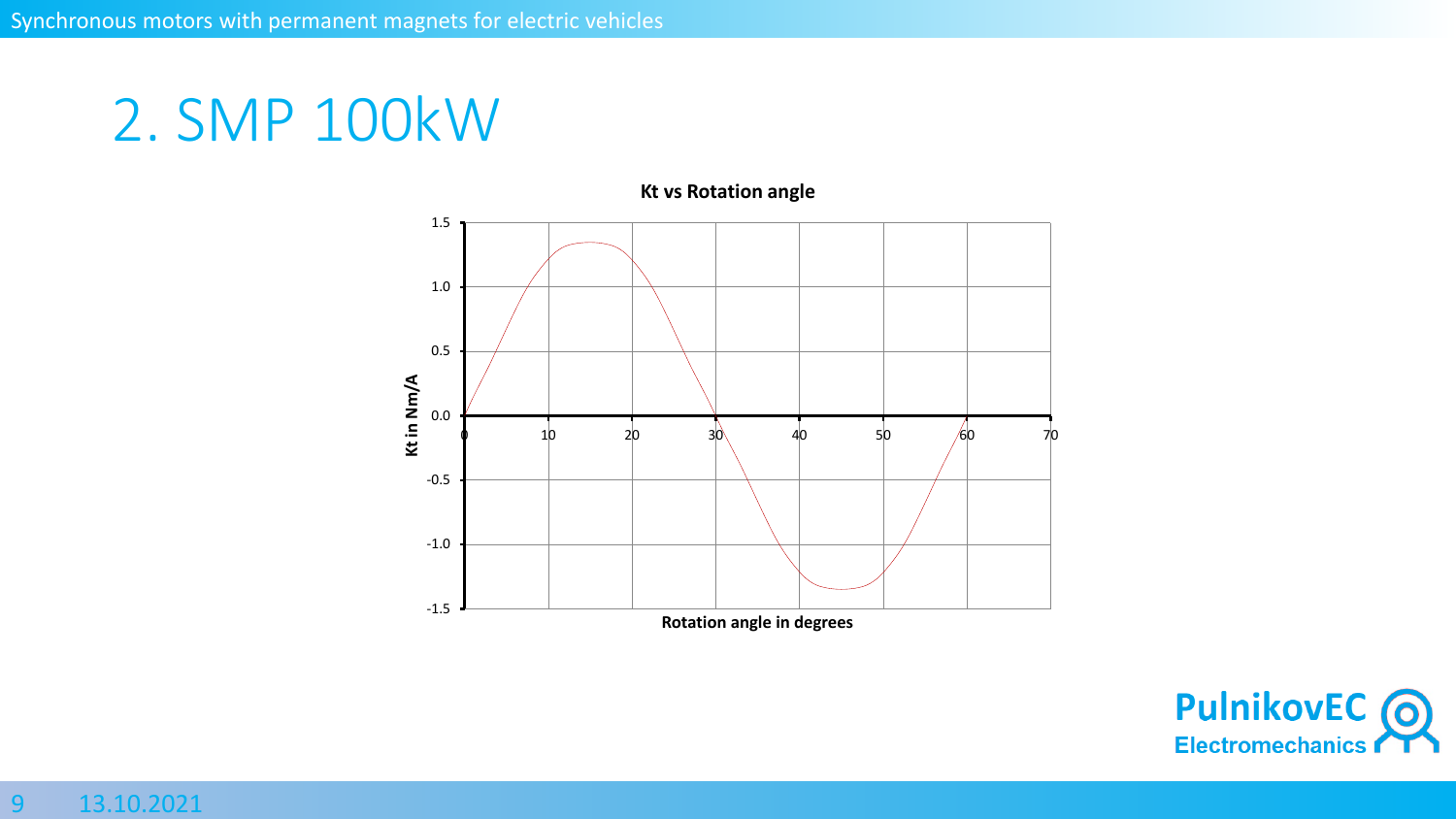# 3. Series of synchronous motors with permanent magnets for electric vehicles

| Useful power, Torque, N*m<br>kW |       | Axis height, mm | Outer diameter of<br>the stator, mm | Length of<br>stator stack,<br>mm | Kt at operating<br>temperature,<br>$N^*m/A$ | Active phase-phase<br>resistance Rphph,<br>Ohm | Phase inductance<br>Lph, mH | Phase voltage<br>Ua, V | Phase<br>current la, A | Efficiency,<br>% |
|---------------------------------|-------|-----------------|-------------------------------------|----------------------------------|---------------------------------------------|------------------------------------------------|-----------------------------|------------------------|------------------------|------------------|
| 50                              | 79.6  | 132             | 225                                 | 100                              | 0.579                                       | 0.168                                          | 1.993                       | 283.4                  | 69.5                   | 95.5             |
| 75                              | 119.4 | 160             | 274                                 | 100                              | 0.585                                       | 0.042                                          | 0.834                       | 207.6                  | 144.2                  | 96.5             |
| 100                             | 159.2 | 160             | 274                                 | 130                              | 0.602                                       | 0.032                                          | 0.884                       | 224.2                  | 187.0                  | 96.6             |
| 130                             | 206.9 | 180             | 313                                 | 160                              | 0.552                                       | 0.014                                          | 0.574                       | 221.2                  | 234.0                  | 97.5             |
| 150                             | 238.7 | 180             | 313                                 | 180                              | 0.533                                       | 0.011                                          | 0.475                       | 214.1                  | 279.8                  | 97.5             |

Data provided for 6000 rpm

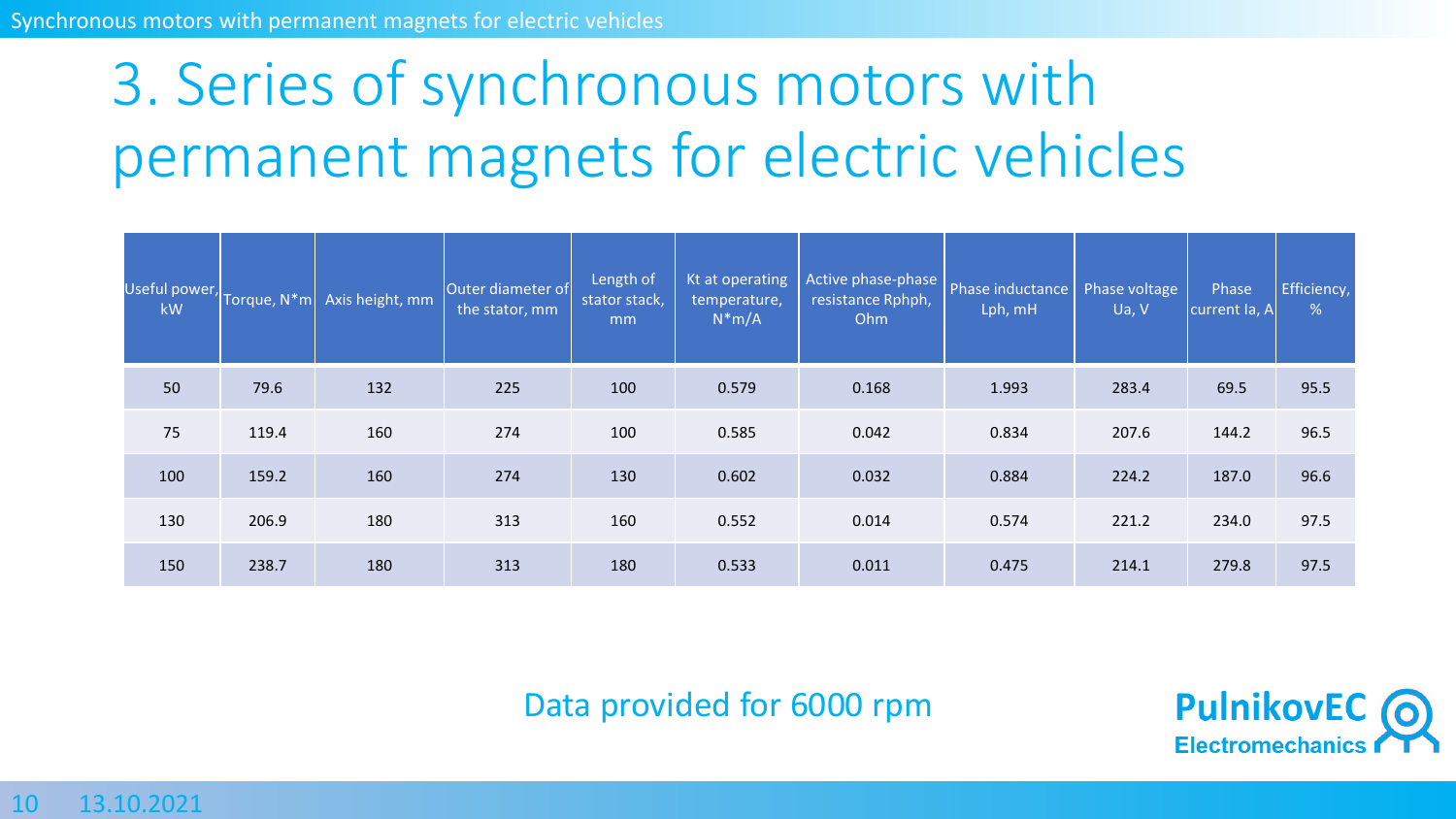# 3. Series of synchronous motors with permanent magnets for electric vehicles

| Useful power, kW | Mass of active materials, kg | Cost of active materials, $\epsilon$ |
|------------------|------------------------------|--------------------------------------|
| 50               | 26.2                         | 89.28                                |
| 75               | 39.5                         | 148.95                               |
| 100              | 49.3                         | 177.68                               |
| 130              | 81.0                         | 298.04                               |
| 150              | 91.7                         | 335.11                               |